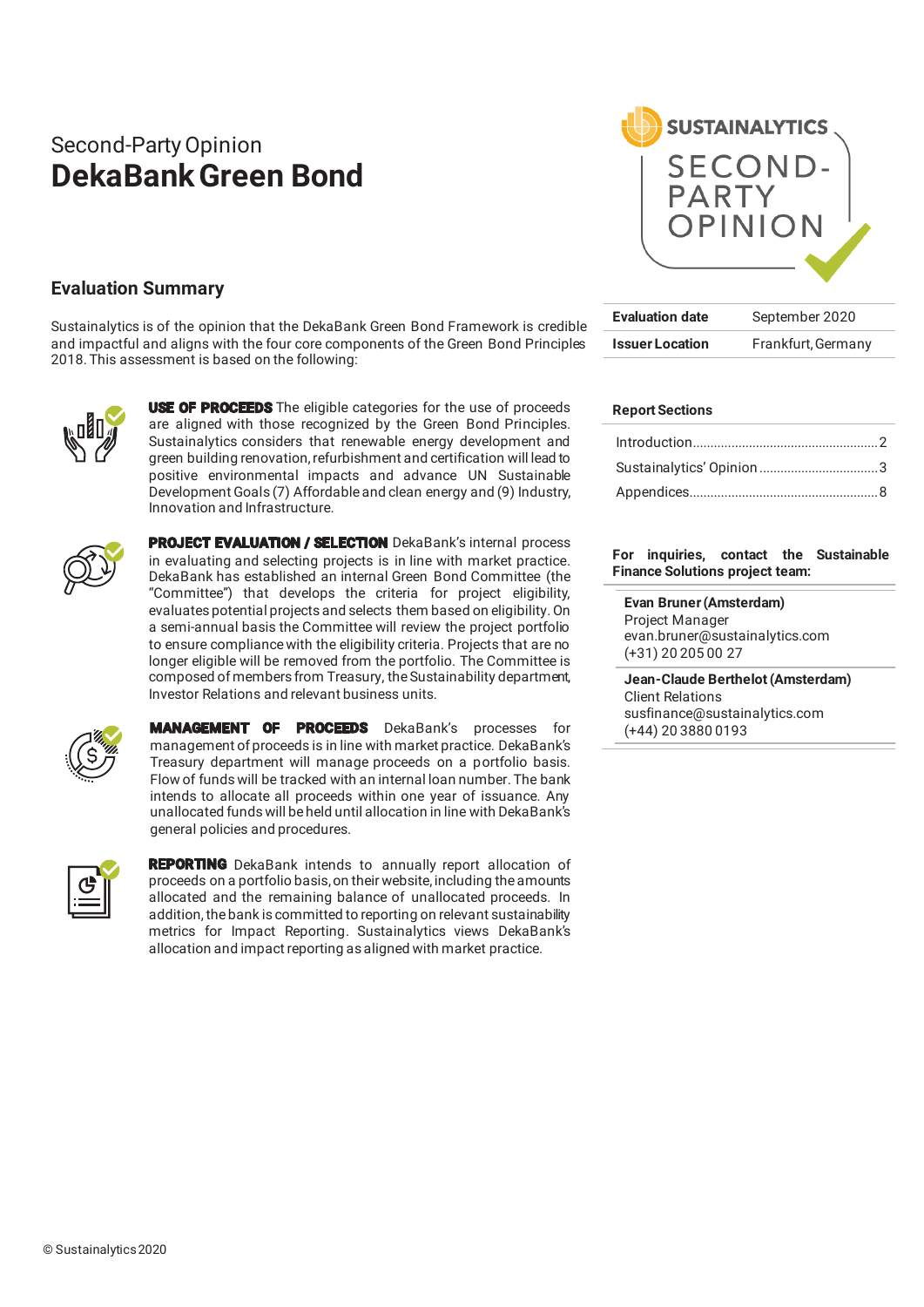

## **Introduction**

DekaBank (or "the Bank") is a securities firm within the German Savings Bank Finance Group. Together with its subsidiaries it forms the Deka Group, which has total customer assets of ~€310 billion, making it one of the largest securities service providers in Germany. The Deka Group provides retail and institutional investors access to a wide range of investment products and services.

DekaBank has developed the DekaBank Green Bond Framework (the "Framework") under which it is considering issuing a green bond and using the proceeds to finance and/or refinance in whole or in part, existing and/or future projects related to the development and implementation of renewable energy projects and green buildings. The Framework defines eligibility criteria in the following areas:

- 1. Renewable Energy
- 2. Green Buildings

DekaBank engaged Sustainalytics to review the DekaBank Green Bond Framework dated September 2020 and provide a second-party opinion on the Framework's environmental credentials and its alignment with the Green Bond Principles 2018 (GBP).<sup>1</sup> This Framework has been published in a separate document.<sup>2</sup>

#### **Scope of work and limitations of Sustainalytics Second-Party Opinion**

Sustainalytics' Second-Party Opinion reflects Sustainalytics independent3 opinion on the alignment of the reviewed Framework with the current market standards and the extent to which the eligible categories are credible and impactful.

As part of the Second-Party Opinion, Sustainalytics assessed the following:

- The Framework's alignment with the Green Bond Principles 2018, as administered by ICMA;
- The credibility and anticipated positive impacts of the use of proceeds;
- The alignment of the issuer's sustainability strategy and performance and sustainability risk management in relation to the use of proceeds.

For the use of proceeds assessment, Sustainalytics relied on its internal taxonomy, versio n 1.5.1, which is informed by market practice and Sustainalytics' expertise as an ESG research provider.

As part of this engagement, Sustainalytics held conversations with various members of DekaBank's management team to understand the sustainability impact of their business processes and planned use of proceeds, as well as management of proceeds and reporting aspects of the Framework. DekaBank representatives have confirmed (1) they understand it is the sole responsibility of DekaBank to ensure that the information provided is complete, accurate or up to date; (2) that they have provided Sustai nalytics with all relevant information and (3) that any provided material information has been duly disclosed in a timely manner. Sustainalytics also reviewed relevant public documents and non-public information.

This document contains Sustainalytics' opinion of the Framework and should be read in conjunction with that Framework.

Any update of the present Second-Party Opinion will be conducted according to the agreed engagement conditions between Sustainalytics and DekaBank.

Sustainalytics' Second-Party Opinion, while reflecting on the alignment of the Framework with market standards, is no guarantee of alignment nor warrants any alignment with future versions of relevant market standards. Furthermore, Sustainalytics' Second-Party Opinion addresses the anticipated impacts of eligible projects expected to be financed with bond proceeds but does not measure the actual impact. The

<sup>1</sup> The Green Bond Principles are administered by the International Capital Market Association and are available at https://www.icmagroup.org/greensocial-and-sustainability-bonds/green-bond-principles-gbp/

 $^2$  The DekaBank Green Bond Framework is available on Deka's website at: https://www.deka.de/deka-group/investor-relations-en/own-issues/greenbond

<sup>&</sup>lt;sup>3</sup> When operating multiple lines of business that serve a variety of client types, objective research is a cornerstone of Sustainalytics and ensuring analyst independence is paramount to producing objective, actionable research. Sustainalytics has therefore put in place a robust conflict management framework that specifically addresses the need for analyst independence, consistency of process, structural separation of commercial and research (and engagement) teams, data protection and systems separation. Last but not the least, analyst compensation is not directly tied to specific commercial outcomes. One of Sustainalytics' hallmarks is integrity, another is transparency.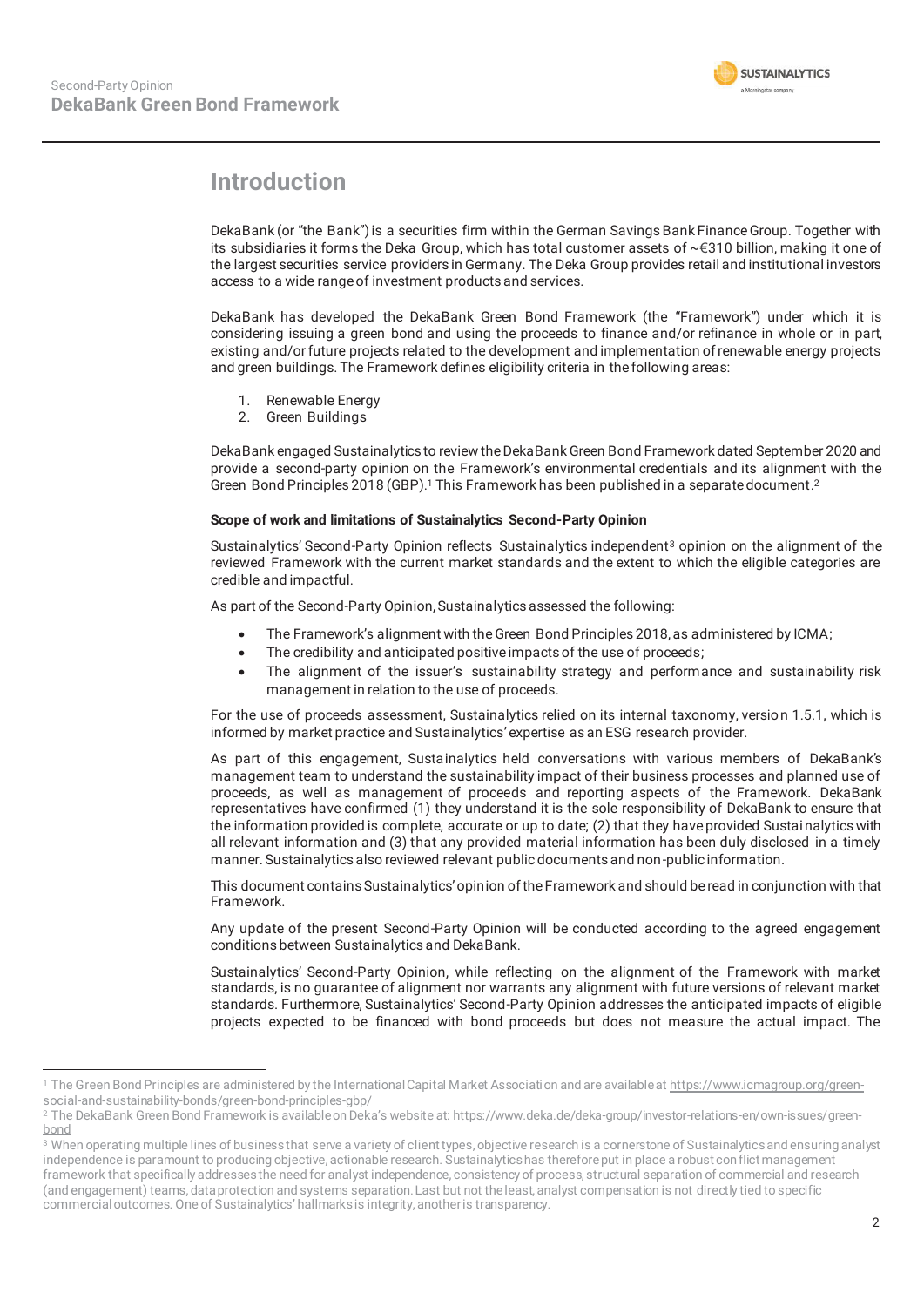

measurement and reporting of the impact achieved through projects financed under the Framework is the responsibility of the Framework owner.

In addition, the Second-Party Opinion opines on the intended allocation of proceeds but does not guarantee the realised allocation of the bond proceeds towards eligible activities.

No information provided by Sustainalytics under the present Second-Party Opinion shall be considered as being a statement, representation, warrant or argument either in favour or against, the truthfulness, reliability or completeness of any facts or statements and related surrounding circumstances that DekaBank has made available to Sustainalytics for the purpose of this Second-Party Opinion.

# **Sustainalytics' Opinion**

## **Section 1: Sustainalytics' Opinion on the DekaBank Green Bond Framework**

#### **Summary**

Sustainalytics is of the opinion that the DekaBank Green Bond Framework is credible and impactful and aligns with the four core components of the Green Bond Principles 2018. Sustainalytics highlights the following elements of DekaBank's Green Bond framework:

- **Use of Proceeds:** 
	- Proceeds are recognized as impactful by GBP and will be used to finance renewable energy projects and green buildings in the commercial real estate sector. These projects are aimed at increasing renewable energy capacity and improving buildings' environmental performance, which will contribute to renewable energy generation capacity and the greening of Germany, France and the UK's building stock. Specifically, DekaBank will use the proceeds of this Green Bond to finance the development, operation and distribution of renewable energy projects, including on and offshore wind and solar projects. Sustainalytics views these projects as credible and impactful.
	- Proceeds will also be used to finance commercial properties with green building certifications in Germany, the UK and France, including design stage certification, post-construction certification and in-use certification. The eligible certifications include LEED (Gold and above), BREEAM (Very Good and above), HQE (Excellent or above) or DGNB (Gold or above) certification.4 Sustainalytics has assessed these certification schemes (see Appendix 1) and views them to be credible and impactful.
	- The Bank will also finance new or recently built commercial real estate properties belonging to the top 15% of the commercial real estate stock in terms of local energy performance. To identify buildings in Germany within this range, DekaBank will rely on a methodological approach which is based on energy performance reference values determined (EnEV 2009) published by the German Federal Ministry for the Environment, Nature Conservation and Nuclear Safety in 2015.5 To identify the top 15% of eligibly buildings in the UK, DekaBank will rely on EPC rating scores for the energy consumption of buildings, the values for Scotland and England have been provided separately, in both cases buildings with an EPC rating of "B" or above will fall into the top 15%. Finally, for France, DekaBank will rely on the commercial property criteria developed by the Climate Bonds Initiative to determine the top 15%. Sustainalytics has assessed each of these methodologies and views them as credible and robust.
	- In addition to direct financing of the eligible building assets described above, DekaBank will provide specific loans to investment funds to finance or refinance the acquisition of new or existing energy efficient buildings. Sustainalytics notes that as these are specific loans tied to specific eligibility criteria and as such are a credible and impactful use of proceeds. - DekaBank has established a lookback period of 36 months for refinancing.

<sup>4</sup> The bank has specified that only LEED Gold and above, BREEAM Very Good and above, HQE Excellent and above and DGNB Gold and above will qualify as eligible criteria.

<sup>5</sup> Bundesanzeiger, "Bundesministerium für Wirtschaft und Energie", (2015), at:

https://www.bundesanzeiger.de/ebanzwww/wexsservlet?page.navid=to\_bookmark\_official&bookmark\_id=aw0alBTBco6yYzcam0E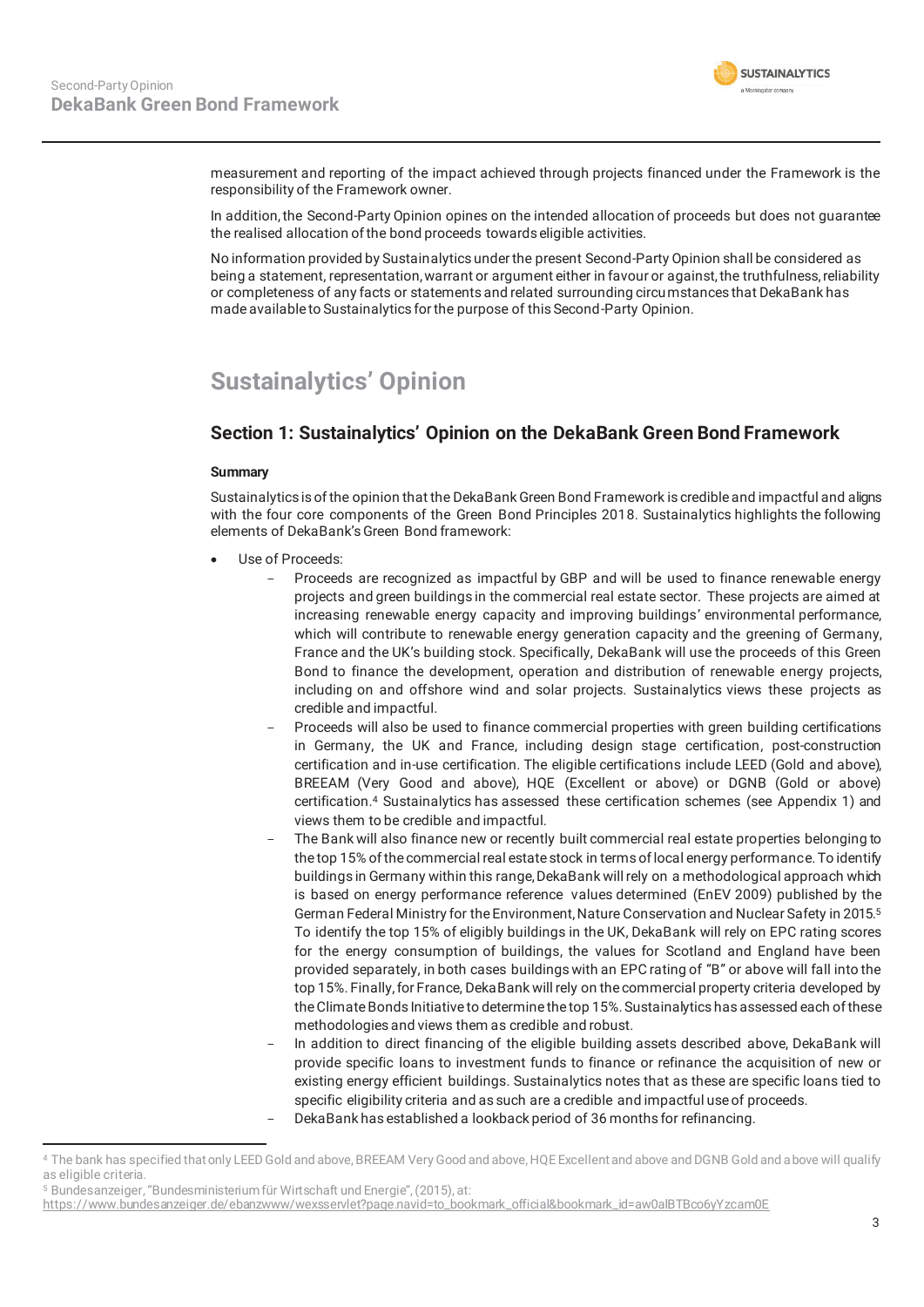

- Project Evaluation and Selection:
	- DekaBank's Project evaluation and selection process will be facilitated by an internal Green Bond Committee comprised of representatives from the treasury, the sustainability department, investor relations and representatives from business units, where needed. The Green Bond Committee will be responsible for defining loan eligibility criteria, screening and recommending eligible loans for inclusions. The Green Bond Committee will continuously monitor the project loan portfolio to ensuring compliance with the DekaBank Green Bond Framework and approve the allocation of proceeds. By including broad representation in the Committee, Sustainalytics views this process as well-aligned with market practice.
- Management of Proceeds:
	- Proceeds from the DekaBank Green Bond Framework will be managed on a portfolio basis by the treasury department. Proceeds will be allocated to a portfolio of loans that has been determined to meet eligibility criteria as outlined by the Green Bond Committee. Eligible projects will be "flagged" and earmarked with an internal loan number. Green bonds will have a specific International Securities Identification Number (ISIN) and/or a Wertpapier-Kennummer (WKN). Sustainalytics acknowledges that this is a robust approach to tracking funds. DekaBank intends to allocate green bond proceeds within one year of issuance, however if funds cannot be fully allocated upon receipt, proceeds will be held in short term instruments in line with DekaBank's general liquidity guidelines until full allocation.
- Reporting:
	- DekaBank will annually report on allocation of net proceeds and impact reporting metrics, which will be available on their website. Regarding the allocation of proceeds, the bank will report for each eligible category the total amount of proceeds allocated, the number of eligible loans, the balance of unallocated proceeds and the amount or the percentage of new financing . Where feasible, Sustainalytics encourages DekaBank to report on the proportion of new vs. refinancing. Regarding impact reporting, DekaBank will report on renewable energy metrics including capacity financed, energy output of the financed projects and GHG emissions reduced/avoided. Green building metrics will cover the energy savings, and annual GHG emissions avoided/reduced in tons of  $CO<sub>2</sub>$ -e.

#### **Alignment with Green Bond Principles 2018**

Sustainalytics has determined that DekaBank's green bond aligns to the four core components of the Green Bond Principles 2018. For detailed information please refer to Appendix 2: Green Bond/Green Bond Programme External Review Form.

## **Section 2: Sustainability Strategy of DekaBank**

#### **Contribution of framework to DekaBank's sustainability strategy**

DekaBank has incorporated sustainability as an integral part of its business strategy. The company adopted a sustainability strategy in 2014 and began work on the implementation of sustainability projects as part of the strategic transformation programme at the end of 2015.<sup>6</sup> The Bank's sustainability objectives are aimed at 5 areas of activity: sustainable corporate governance, sustainable banking, sustainable human resources management, sustainable products and corporate social responsibility.7 Particularly relevant to this green bond are the integration of sustainability aspects into the investment process of securities as well as the constant increase in the total share of real estate distinguished by sustainability certificates. Deka has developed a sustainability filter for new investments across its proprietary investments that is based on UN Global Compact Principles and prevents investments into any assets that violate one or more of the exclusion criteria that have been developed by DekaBank. Sustainalytics positively highlights the extent of Deka's exclusionary criteria, which covers a broad range of activities, the full list can be found in the Bank's 2018 Sustainability report. As of the end of 2018, 100% of the proprietary investments in securities (total volume €15.6 billion) were managed using the criteria of the filter.6

<sup>6</sup> DekaBank, "Sustainability Report 2019", (2020), at: https://www.deka.de/site/dekade\_deka-

gruppe\_site/get/params\_E1205546506/10589623/Sustainability\_Report\_2019\_Deka\_Group.pdf

<sup>7</sup> DekaBank, "Environmental Guidelines" (2018), at: https://deka.de/site/dekade\_deka-gruppe\_site/get/documents\_E-

<sup>89721182/</sup>dekade/medienpool\_dekade/deka\_gruppe/en/Documents/Sustainability/DekaBank\_Environmental\_Guidelines.pdf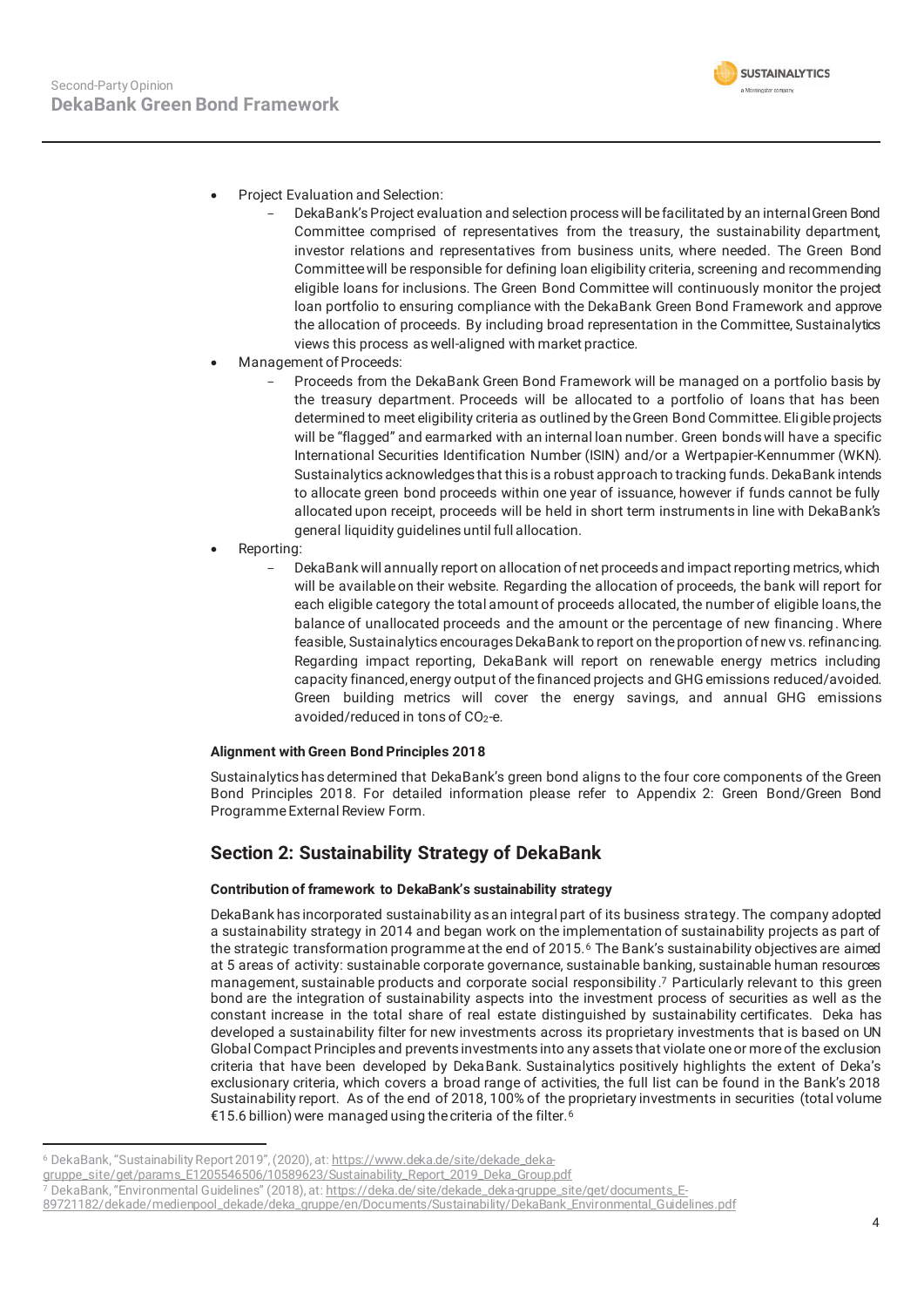

Through the issuance of a Green Bond that will be used to finance sustainability projects renewable energy and green building projects in the commercial real estate sector, DekaBank will further contribute to its goals of increasing sustainable investments and increasing the share of certified green buildings. Specifically, DekaBank has established the following qualitative benchmarks for its 2017 – 2019 strategy:6

1. Increase in the tenant loyalty with energy management, mainly by saving ancillary costs in case of suitable properties;

- 2. Sustainability as an instrument for optimizing the return, e.g. by reducing tenant fit-out costs;
- 3. Positive image as a provider of sustainable real estate, mainly by ensuring and wherever possible – improving the rating results;
- 4. Anchoring of social and societal responsibility in the daily operations, mainly by integrating strategic and operative sustainability aspects into the investment process;
- 5. Fulfilling regulatory, sustainability-related provisions

As part of its business strategy, Deka has established the objective of evaluating CO<sub>2</sub> emissions across the value chain of all its business activities.<sup>6</sup> The Bank began recording and evaluating CO<sub>2</sub> data in 2017 and has found that, due to the incomplete and inconsistent level of reporting (which is voluntary), it has not been possible to accurately estimate the CO<sub>2</sub> impact of its business activities. Deka has established partnerships with the World Wildlife Fund (WWF) Germany and the University of Hamburg to support the Bank's efforts to overcome data gaps and provide recommendations for enhanced reporting. Sustainalytics positively views these efforts and highlights the Bank's commitment to a high level of transparency and reporting. However, Sustainalytics notes that the Bank's sustainability strategy is lacking quantitative, time-bound targets, for example for sustainable financing, which Sustainalytics encourages.

Based on DekaBank's sustainability strategy, including the expansion of sustain able financial service products and ambitions for the commercial real estate sector and renewable energy, Sustainalytics is of the opinion that DekaBank is well-positioned to issue Green Bonds and that the eligible categories will make a meaningful contribution to the Bank's sustainability goals.

#### **Well positioned to address common environmental and social risks associated with the projects**

Sustainalytics recognizes the overall positive impact that is created by the development of renewable energy and green building projects, but also acknowledges that these activities have risks associated with them. For example, in the development and construction of renewable energy or commercial real estate, land -use change occurs, worker health and safety risks must be mitigated, waste must be controlled, and stakeholders need to be engaged to avoid community opposition to projects.

DekaBank does carry out the financing of projects that will be funded by this green bond, however, the Group has established procedures for lending practices that are intended to avoid high-risk transactions and potential reputational risks.7 For example, projects should be aligned with the requirements of the Equator Principles, heavy extractive industries are excluded, speculative lending, financin g of arms, tobacco, gaming or adult entertainment, etc. for a full list of the exclusionary principles see the DekaBank Green Bond Framework.2 DekaBank's financed projects and activities will happen in countries that are all included in the Equator Principles list of Designated Countries. If it is assessed that the possible investments could be associated with increased environmental and/or reputational risks, such as a violation of one or more of the exclusionary criteria or potentially sensitive activities, the Sustainability Management team is mandated to conduct an audit. The focus of this separate audit of the Bank's sustainability experts is then on ESG criteria including the effects on biodiversity.

Based on the risk mitigation measures described above, Sustainalytics is of the opinion that DekaBank has established adequate policies and procedures to mitigate the environmental and social risks associated with its projects.

#### **Section 3: Impact of Use of Proceeds**

The two use of proceeds categories are recognized as impactful by GBP. Sustainalytics discusses below where the impact is specifically relevant in local context.

#### **Impact of renewable energy and green building certification in the European Union**

The Paris Agreement has put in place an international commitment to limit global average temperature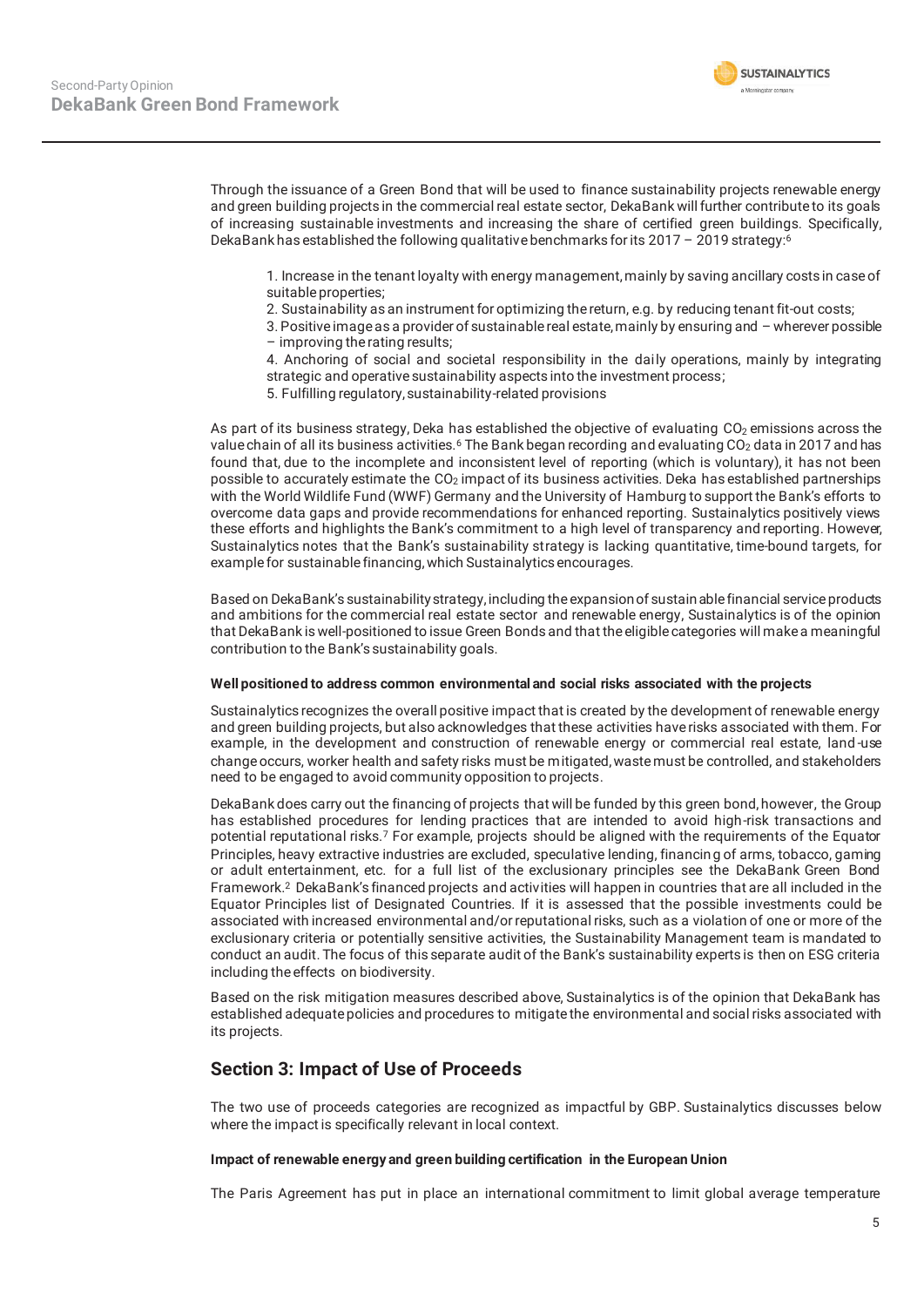

increases to well below 2°C, and additionally to aim to limit the increase to 1.5°C. To date, most countries have failed to meet their commitments, in fact a report conducted by Climate Action Network Europe found that all 28 EU Member Countries are currently failing to meet their commitments.<sup>8</sup> Businesses and investors can play a significant role in facilitating the global economy to meet goals by investing into the expansion of renewable energy and other climate mitigation and adaption technologies. For example, although it can be difficult to estimate precisely how much investment is needed to meet EU's 2030 climate and energy goals, it has been estimated that about €1 trillion is needed from 2021 onwards.9 Additionally, it was estimated by the International Renewable Energy Agency that in order to limit the rise in global mean temperature to 2 degrees, an additional \$25 trillion of renewable energy investment would be necessary by 2050, which amounts to more than \$700 billion dollars per year.10 This is clearly far beyond the capacity of the public sector, by using the proceeds of this bond to investment into renewable energy projects, DekaBank will support the global transition towards clean energy.

According to the United Nations Environmental Programme, the building sector represents the most potential for significant and cost-effective GHG emissions reductions.11 Green buildings have been found to have positive environmental, social and economic impacts. For example, improved energy efficiency and passive building designs can help to reduce buildings' emissions profiles while simultaneously reducing tenants' utility bills.12 An assessment of green building performance conducted in the United States found that LEED-certified buildings can lower CO<sup>2</sup> emissions by up to 34%, consume 25% less energy and 11% less water.<sup>13</sup> DekaBank also has a separate criteria that focuses on buildings with an initial baseline emissions performance within the top 15% of the buildings in a city, which is a robust approach that is well aligned with the Climate Bond Initiative (CBI) standard for low carbon buildings.14

In relation to national goals, Germany aims to cut GHG emissions by 40% by 2020 and increase the share of renewable energy consumption to 60% by 2050.15 France aims to cut its GHG emissions and has set a goal to reduce consumption of fossil fuels by 40% by 2030 compared to 1990 levels – given that the housing sector accounts for around 45% of energy consumption and a quarter of carbon emissions,16 investments into green buildings have the potential to contribute significantly to these targets. Finally, the UK has set the world's most ambitious climate target to cut GHG emissions to net zero by 2050, compared to its previous target of an 80% reduction compared to 1990 levels.<sup>17</sup> It is estimated that the building sector in the UK accounts for 45% of carbon emissions.18

Based on the above-mentioned context, Sustainalytics is of the opinion that investments into renewable energy and green building certification in Germany, France and the UK will contribute to both national and broader EU targets. As such, Sustainalytics views DekaBank is well-positioned to issue green bonds and views these activities as credible and impactful investments.

#### **Alignment with/contribution to SDGs**

The Sustainable Development Goals (SDGs) were set in September 2015 and form an agenda for achieving sustainable development by the year 2030. This green bond advances the following SDG goals and targets:

<sup>8</sup> Climate Action Network Europe, "Off target: Ranking of EU countries' ambition and progress in fighting climate change", (2018) at: http://www.caneurope.org/docman/climate-energy-targets/3357-off-target-ranking-of-eu-countries-ambition-and-progress-in-fighting-climate-

<sup>&</sup>lt;u>change/file</u><br>9 European Environment Agency, "Investing for sustainability", (2018) at: https://www.eea.europa.eu/articles/investing-for-sustainability

<sup>10</sup> International Renewable Energy Agency, "Investment Needs", (2018) at: https://www.irena.org/financeinvestment/Investment-Needs

<sup>11</sup> UNEP, "Buildings and Climate Change", (2017) at: https://www.uncclearn.org/sites/default/files/inventory/unep207.pdf 12 World Green Building Council, "Benefits of green buildings" (2018) at: https://www.worldgbc.org/benefits-green-buildings

<sup>13</sup> Pacific Northwest National Laboratory, "Re-assessing Green Building Performance: A post-occupancy evaluation of 22 GSA buildings", (2010) at: https://www.pnnl.gov/main/publications/external/technical\_reports/PNNL-19369.pdf

<sup>&</sup>lt;sup>14</sup> Climate Bonds Initiative, "Low Carbon Building Criteria", (2018) at:

https://www.climatebonds.net/files/files/low%20carbon%20building%20criteria.pdf

<sup>&</sup>lt;sup>15</sup> Clean Energy Wire, "Germany's greenhouse gas emissions and climate targets", (2019), at: https://www.cleanenergywire.org/factsheets/germanysgreenhouse-gas-emissions-and-climate-targets

<sup>16</sup> Reuters, "France sets 2050 carbon-neutral target with new law", (2019), at: <u>https://www.reuters.com/article/us-france-energy/france-sets-2050-</u> carbon-neutral-target-with-new-law-idUSKCN1TS30B

<sup>&</sup>lt;sup>17</sup> UK Government, "UK becomes first major economy to pass net zero emissions law", (2019), at: https://www.gov.uk/government/news/uk-becomesfirst-major-economy-to-pass-net-zero-emissions-law

<sup>&</sup>lt;sup>18</sup> Papachristos, G., "The low carbon transition in the UK building sector must make financial sense: a hybrid system dynamics bottom up modelling framework", (2018), at: http://discovery.ucl.ac.uk/10055019/1/Papachristos\_ISDC%202018%20EEPC%20diffusion%20V1.pdf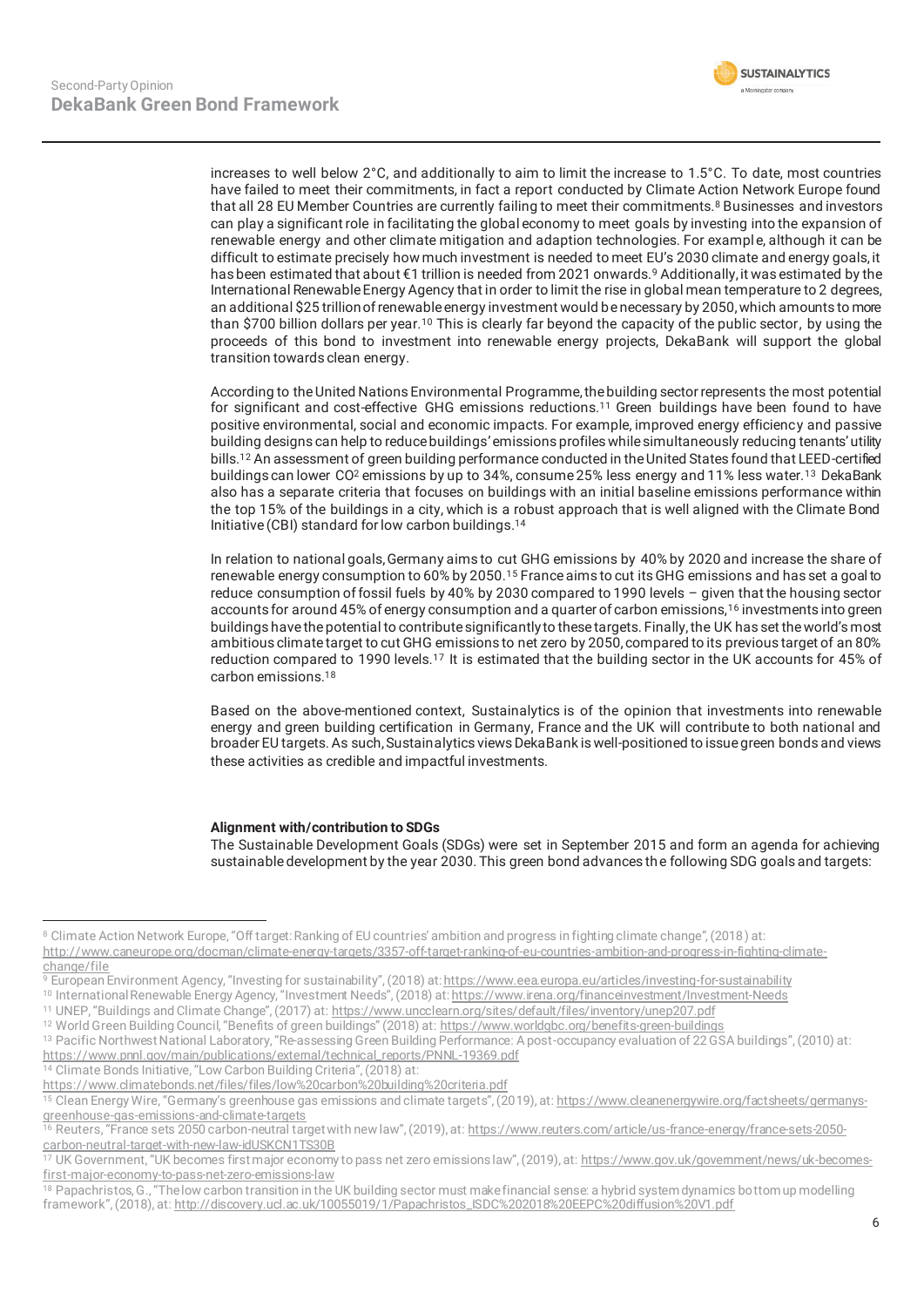| Use of Proceeds  | <b>SDG</b>                  | <b>SDG target</b>                                      |
|------------------|-----------------------------|--------------------------------------------------------|
| Category         |                             |                                                        |
| Renewable Energy | Affordable and Clean        | 7.2 By 2030, increase substantially the share of       |
|                  | Energy                      | renewable energy in the global energy mix              |
| Green Buildings  | 7. Affordable and Clean     | 7.3 By 2030, double the global rate of improvement     |
|                  | Energy                      | in energy efficiency                                   |
|                  |                             |                                                        |
|                  | 9. Industry, Innovation and | 9.4 By 2030, upgrade infrastructure and retrofit       |
|                  | Infrastructure              | industries to make them sustainable, with increased    |
|                  |                             | resource-use efficiency and greater adoption of clean  |
|                  |                             | and environmentally sound technologies<br>and          |
|                  |                             | industrial processes, with all countries taking action |
|                  |                             | in accordance with their respective capabilities       |

### **Conclusion**

TheDekaBank Green Bond Framework will advance the national German, French, UK climate targets and contribute to the broader European sustainability agenda by financing the construction and operation of renewable energy projects and the financing of green buildings construction, acquisition, renovation and refurbishment for buildings within the top 15% of energy efficient building stock. DekaBank has outlined a process for project evaluation and selection, management of proceeds and reporting commitments that are aligned with market practice. Based on the above, Sustainalytics is of the opinion that DekaBank is wellpositioned to issue green bonds and that the DekaBank Green Bond Framework is credible, impactful and aligned with the Green Bond Principles 2018.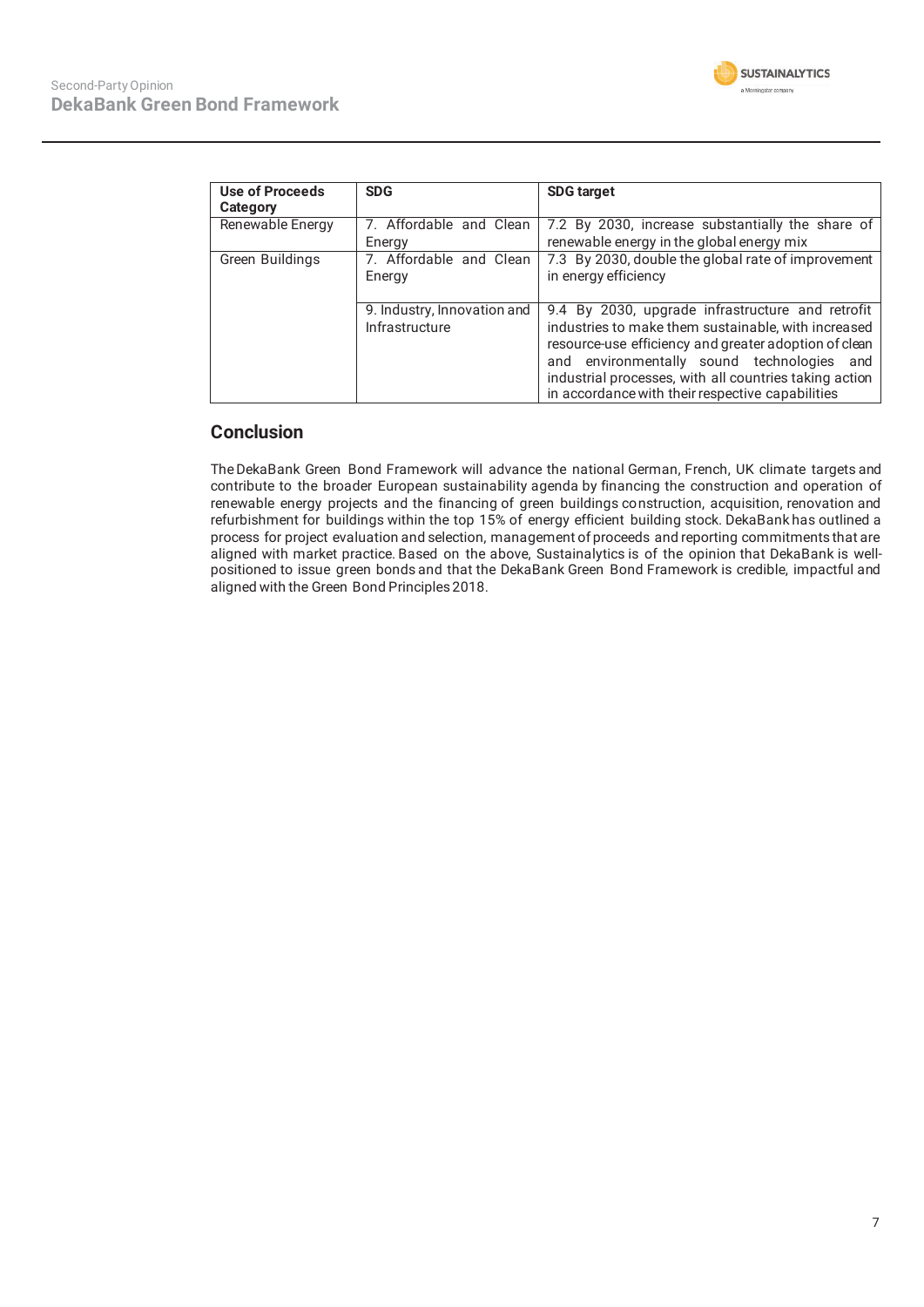

# **Appendices**

## **Appendix 1: Sustainalytics' assessment of green building certifications**

|                                                                                             | <b>HQE</b>                                                                                                                                                                                                                                                                                                                                                                                 | <b>BREEAM</b>                                                                                                                                                                                                                                                                            | <b>LEED</b>                                                                                                                                                                                                                                                                                                                                    | <b>DGNB</b>                                                                                                                                                                                                                                                                                                                                                                                                                                                         |
|---------------------------------------------------------------------------------------------|--------------------------------------------------------------------------------------------------------------------------------------------------------------------------------------------------------------------------------------------------------------------------------------------------------------------------------------------------------------------------------------------|------------------------------------------------------------------------------------------------------------------------------------------------------------------------------------------------------------------------------------------------------------------------------------------|------------------------------------------------------------------------------------------------------------------------------------------------------------------------------------------------------------------------------------------------------------------------------------------------------------------------------------------------|---------------------------------------------------------------------------------------------------------------------------------------------------------------------------------------------------------------------------------------------------------------------------------------------------------------------------------------------------------------------------------------------------------------------------------------------------------------------|
| <b>Background</b>                                                                           | The Haute Qualité<br>Environnementale or<br><b>HQE</b> (High Quality<br>Environmental standard)<br>is a standard for green<br>building in France, based<br>on the principles of<br>sustainable development<br>first set out at the 1992<br>Earth Summit. The<br>standard was launched<br>in 2005 and is controlled<br>by HQE and certificate is<br>issued by Cerway/<br>Certivea/ Cerqual. | <b>Building Research</b><br>Establishment<br><b>Environmental Assessment</b><br>Method (BREEAM) was<br>first published by the<br><b>Building Research</b><br>Establishment (BRE) in<br>1990.<br>Based in the UK.<br>Used for new, refurbished<br>and extension of existing<br>buildings. | Leadership in Energy<br>and Environmental<br>Design (LEED) is a US<br>Certification System for<br>residential and<br>commercial buildings<br>used worldwide. LEED<br>was developed by the<br>non-profit U.S. Green<br><b>Building Council</b><br>(USGBC) and covers the<br>design, construction,<br>maintenance and<br>operation of buildings. | The DGNB assesses buildings<br>and urban districts which<br>demonstrate an outstanding<br>commitment to meeting<br>sustainability objectives. The<br>sustainability concept of the<br>DGNB System is broadly based<br>and goes beyond the well-known<br>three-pillar model. The DGNB<br>System covers all of the key<br>aspects of sustainable building:<br>environmental, economic,<br>sociocultural and functional<br>aspects, technology, processes<br>and site. |
| <b>Certification</b><br>levels                                                              | Pass<br>Good<br>Very good<br>Excellent<br>Exceptional                                                                                                                                                                                                                                                                                                                                      | Pass<br>Good<br>Very Good<br>Excellent<br>Outstanding                                                                                                                                                                                                                                    | Certified<br>Silver<br>Gold<br>Platinum                                                                                                                                                                                                                                                                                                        | Platinum<br>Gold<br>Silver<br><b>Bronze</b>                                                                                                                                                                                                                                                                                                                                                                                                                         |
| Areas of<br>Assessment:<br><b>Environmental</b><br>Project<br><b>Management</b>             | Global management<br>system                                                                                                                                                                                                                                                                                                                                                                | Management (Man)<br>addresses various aspects:<br>project management,<br>deployment, minimal<br>environmental disturbance<br>worksite and stakeholder<br>engagement.                                                                                                                     | Integrative process,<br>which requires, from the<br>beginning of the design<br>process, the<br>identification and<br>creation of synergies<br>between the various<br>project stakeholders<br>regarding the<br>construction choices<br>and the technical<br>systems.                                                                            | Planning<br>Construction<br>Project completion                                                                                                                                                                                                                                                                                                                                                                                                                      |
| Areas of<br>Assessment:<br><b>Environmental</b><br>Performance<br>of the<br><b>Building</b> | Energy<br>Environment (Site,<br>Components, Worksite,<br>Water, Waste,<br>Maintenance)<br>Comfort (Hydrothermal,<br>Acoustic, Visual,<br>Olfactory)<br>Health (Spaces quality,<br>Air Quality, Water<br>Quality)<br>Principles of Equivalence                                                                                                                                              | Energy<br>Land Use and Ecology<br>Pollution<br>Transport<br>Materials<br>Water<br>Waste<br>Health and Wellbeing<br>Innovation                                                                                                                                                            | Energy and atmosphere<br>Sustainable Sites<br>Location<br>and<br>Transportation<br>Materials and resources<br>Water efficiency<br>Indoor<br>environmental<br>quality<br>Innovation in Design<br><b>Regional Priority</b>                                                                                                                       | <b>Ecological Quality Economical</b><br>Quality<br>Sociocultural & Functional<br><b>Quality Technical Quality</b><br><b>Process Quality</b>                                                                                                                                                                                                                                                                                                                         |
| <b>Requirements</b>                                                                         | Prerequisites<br>(independent of level of<br>certification) + Points-<br>based performance<br>level: Performing and<br><b>High Performing</b>                                                                                                                                                                                                                                              | Prerequisites depending on<br>the levels of certification +<br>Credits with associated<br>points                                                                                                                                                                                         | Prerequisites<br>(independent of level of<br>certification) + Credits<br>with associated points<br>These points are then<br>added together to                                                                                                                                                                                                  | The DGNB focusses on buildings'<br>or districts' overall performance<br>rather than individual measures.<br>Buildings' overall performance in<br>terms of sustainability is<br>assessed on the basis of around<br>40 different criteria, e.g. thermal                                                                                                                                                                                                               |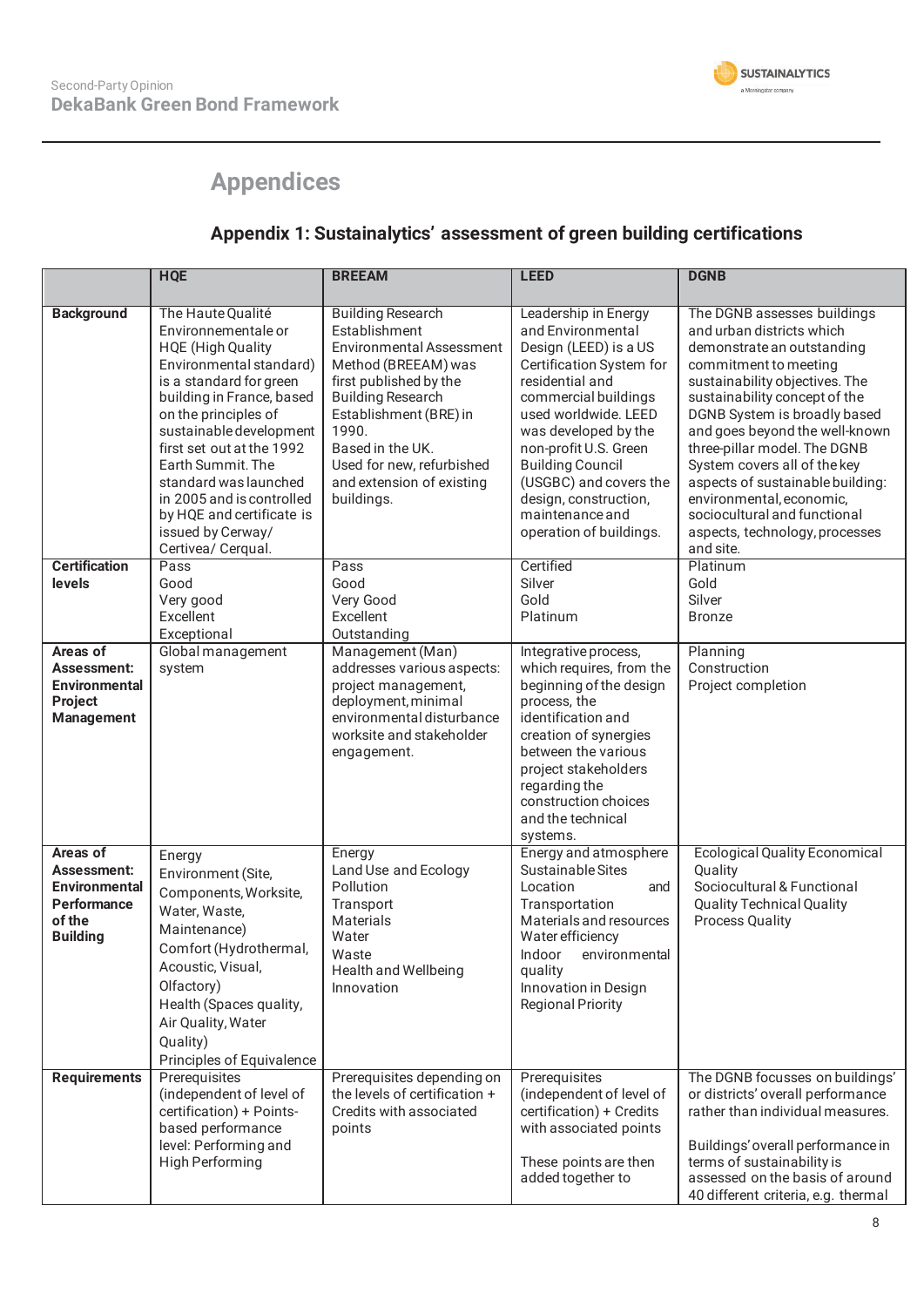

|                      | The Prerequisite level is<br>obtained when all the<br>minimum requirements<br>for a target are met,<br>while the Performing and<br>High Performing levels<br>are obtained based on a<br>percentage of points<br>given per target, allowing<br>for flexibility.<br>Based on the total<br>number of stars<br>obtained per area, an<br>overall HQE level is then<br>given.<br>Environmental<br>certificates are assigned<br>at all stages of the<br>building life cycle, and<br>on-site audits are<br>required. | This number of points is<br>then weighted by item <sup>19</sup><br>and gives a BREEAM level<br>of certification, which is<br>based on the overall score<br>obtained (expressed as a<br>percentage). Majority of<br><b>BREEAM</b> issues are<br>flexible, meaning that the<br>client can choose which to<br>comply with to build their<br><b>BREEAM</b> performance<br>score.<br>BREAAM has two stages/<br>audit reports: a 'BREEAM<br>Design Stage' and a 'Post<br>Construction Stage', with<br>different assessment<br>criteria. | obtain the LEED level of<br>certification<br>There are several<br>different rating systems<br>within LEED. Each rating<br>system is designed to<br>apply to a specific<br>sector (e.g. New<br>Construction, Major<br>Renovation, Core and<br>Shell Development,<br>Schools-/Retail-<br>/Healthcare New<br><b>Construction and Major</b><br>Renovations, Existing<br><b>Buildings: Operation</b><br>and Maintenance). | comfort, design for all and sound<br>insulation. The DGNB schemes<br>for districts include a separate<br>criterion set which addresses<br>issues such as changing urban<br>microclimate, biodiversity and<br>interlinking habitats, and the<br>social and functional mix.<br>The DGNB system comprises a<br>variety of certification schemes<br>for different building uses. All<br>international applications of the<br>DGNB system for buildings are<br>based on the core criteria<br>catalogue, referred to as CORE14.<br>These core criteria are used in<br>combination with scheme sheets<br>which provide detailed<br>information for the relevant<br>scheme in question. |
|----------------------|--------------------------------------------------------------------------------------------------------------------------------------------------------------------------------------------------------------------------------------------------------------------------------------------------------------------------------------------------------------------------------------------------------------------------------------------------------------------------------------------------------------|-----------------------------------------------------------------------------------------------------------------------------------------------------------------------------------------------------------------------------------------------------------------------------------------------------------------------------------------------------------------------------------------------------------------------------------------------------------------------------------------------------------------------------------|----------------------------------------------------------------------------------------------------------------------------------------------------------------------------------------------------------------------------------------------------------------------------------------------------------------------------------------------------------------------------------------------------------------------|---------------------------------------------------------------------------------------------------------------------------------------------------------------------------------------------------------------------------------------------------------------------------------------------------------------------------------------------------------------------------------------------------------------------------------------------------------------------------------------------------------------------------------------------------------------------------------------------------------------------------------------------------------------------------------|
| Performance          |                                                                                                                                                                                                                                                                                                                                                                                                                                                                                                              |                                                                                                                                                                                                                                                                                                                                                                                                                                                                                                                                   |                                                                                                                                                                                                                                                                                                                                                                                                                      |                                                                                                                                                                                                                                                                                                                                                                                                                                                                                                                                                                                                                                                                                 |
| display              | ENERGY<br>HEALTH ****<br>ENVIRONMENT<br>COMFORT ***<br>1.11                                                                                                                                                                                                                                                                                                                                                                                                                                                  |                                                                                                                                                                                                                                                                                                                                                                                                                                                                                                                                   |                                                                                                                                                                                                                                                                                                                                                                                                                      | DGNB DGNB DGNB<br><b>DGNB</b>                                                                                                                                                                                                                                                                                                                                                                                                                                                                                                                                                                                                                                                   |
| <b>Accreditation</b> | <b>HQE Construction</b><br><b>Certification Referent</b><br><b>HQE Operations</b><br><b>Certification Advisor</b>                                                                                                                                                                                                                                                                                                                                                                                            | <b>BREEAM</b><br>International<br><b>BREEAM</b><br>AP<br>Assessor<br><b>BREEAM In Use Assessor</b>                                                                                                                                                                                                                                                                                                                                                                                                                                | LEED AP BD+C<br>LEED AP 0+M                                                                                                                                                                                                                                                                                                                                                                                          | Third-party, Education and<br>Accreditation through DGNB                                                                                                                                                                                                                                                                                                                                                                                                                                                                                                                                                                                                                        |

<sup>19</sup> BREEAM weighting: Management 12%, Health and wellbeing 15%, Energy 19%, Transport 8%, Water 6%, Materials 12.5%, Waste 7.5%, Land Use and ecology 10%, Pollution 10% and Innovation 10%. One point scored in the Energy item is therefore worth twice as much in the overall score as one point scored in the Pollution item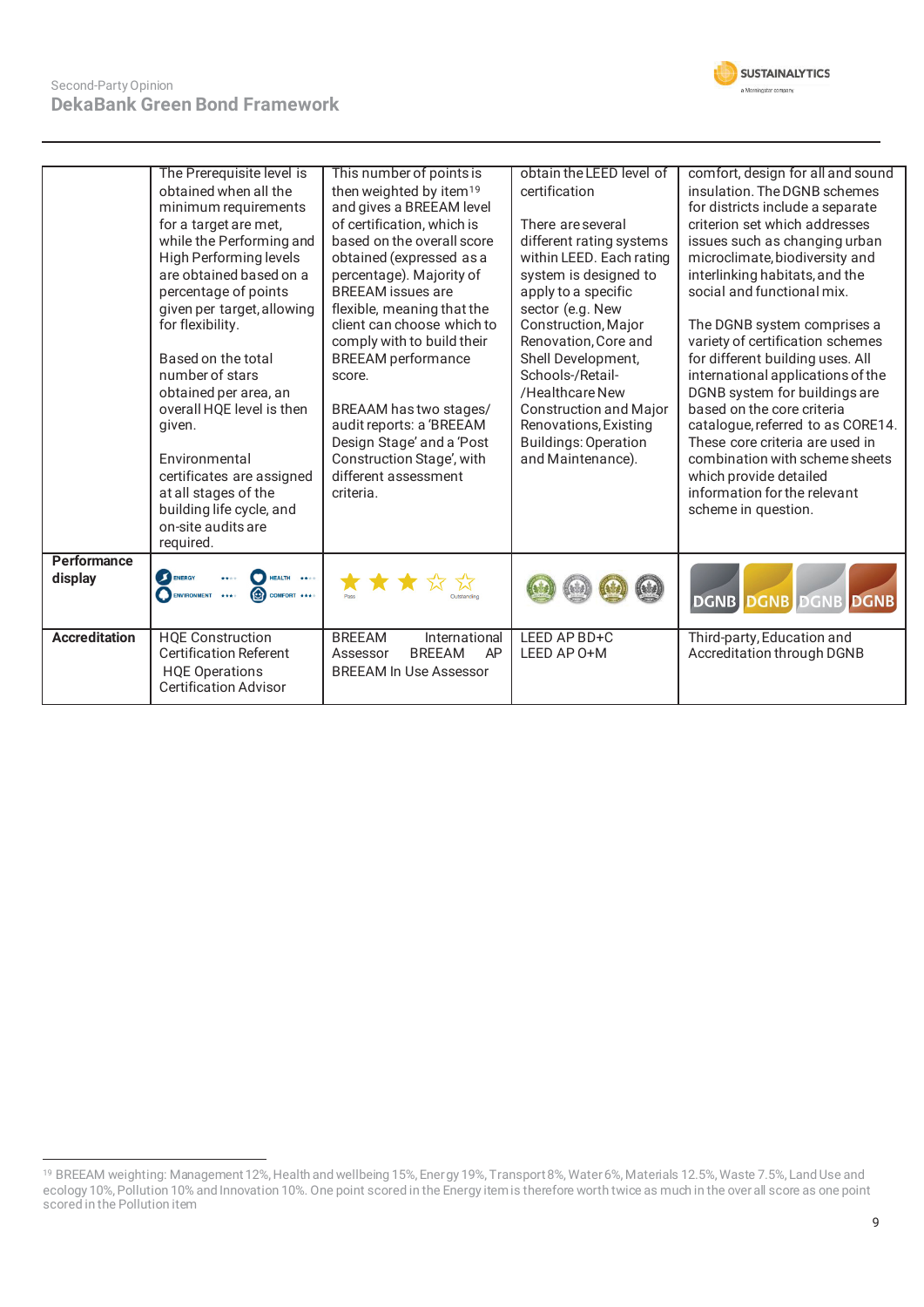

## **Appendix 2: Green Bond / Green Bond Programme - External Review Form Section 1. Basic Information**

| Issuername: DekaBank                                                                                                                                |                               |
|-----------------------------------------------------------------------------------------------------------------------------------------------------|-------------------------------|
|                                                                                                                                                     |                               |
| Green Bond ISIN or Issuer Green Bond Framework<br>Name, if applicable: <i>[specify as appropriate]</i>                                              | DekaBank Green Bond Framework |
| Review provider's name:                                                                                                                             | Sustainalytics                |
| <b>Completion date of this form:</b> September 9, 2020                                                                                              |                               |
| Publication date of review publication: <i>[where</i> ]<br>appropriate, specify if it is an update and add<br>reference to earlier relevant review] |                               |

### **Section 2. Review overview**

#### **SCOPE OF REVIEW**

The following may be used or adapted, where appropriate, to summarize the scope of the review.

The review assessed the following elements and confirmed their alignment with the GBPs:

| 冈 | Use of Proceeds        | ⊠ | Process for Project Evaluation and<br>Selection |
|---|------------------------|---|-------------------------------------------------|
| 冈 | Management of Proceeds | ⊠ | Reporting                                       |

#### **ROLE(S) OF REVIEW PROVIDER**

- ܈ Consultancy (incl. 2nd opinion) ☐ Certification
- □ Verification □ Rating
- ☐ Other *(please specify)*:

Note: In case of multiple reviews / different providers, please provide separate forms for each review.

#### **EXECUTIVE SUMMARY OF REVIEW and/or LINK TO FULL REVIEW (if applicable)**

Please refer to Evaluation Summary above.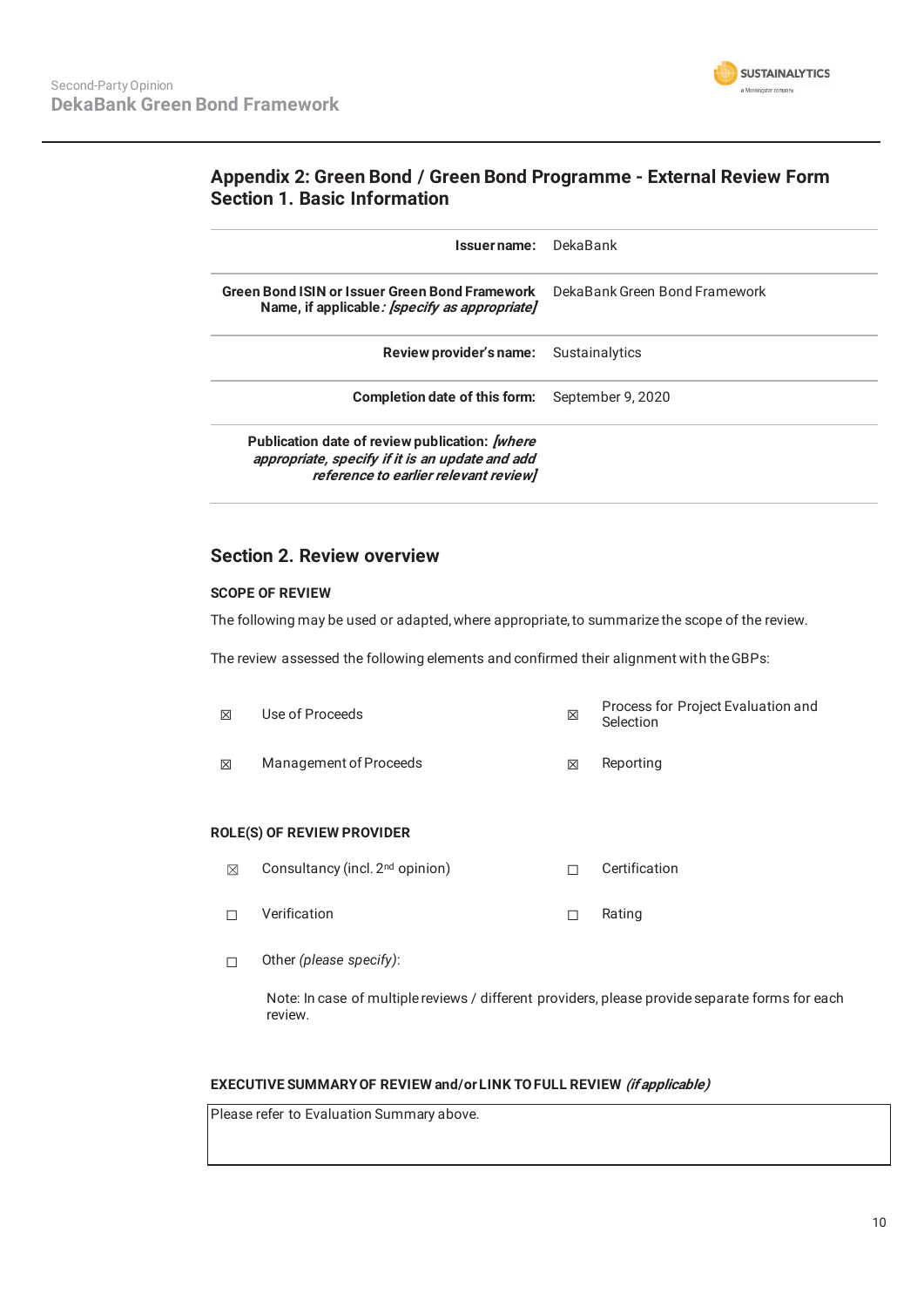

## **Section 3. Detailed review**

Reviewers are encouraged to provide the information below to the extent possible and use the comment section to explain the scope of their review.

#### **1. USE OF PROCEEDS**

Overall comment on section *(if applicable)*:

The eligible categories for the use of proceeds are aligned with those recognized by the Green Bond Principles. Sustainalytics considers that renewable energy development and green building renovation, refurbishment and certification will lead to positive environmental impacts and advance UN Sustainable Development Goals (7) Affordable and clean energy and (9) Industry, Innovation and Infrastructure.

#### **Use of proceeds categories as per GBP:**

| ⊠      | Renewable energy                                                                                                                |   | Energy efficiency                                                                  |
|--------|---------------------------------------------------------------------------------------------------------------------------------|---|------------------------------------------------------------------------------------|
| П      | Pollution prevention and control                                                                                                | □ | Environmentally sustainable management of<br>living natural resources and land use |
| П      | Terrestrial and aquatic biodiversity<br>conservation                                                                            |   | Clean transportation                                                               |
| П      | Sustainable water and wastewater<br>management                                                                                  | □ | Climate change adaptation                                                          |
| $\Box$ | Eco-efficient and/or circular economy<br>adapted products, production technologies<br>and processes                             | ⊠ | Green buildings                                                                    |
| П      | Unknown at issuance but currently expected<br>to conform with GBP categories, or other<br>eligible areas not yet stated in GBPs |   | Other (please specify):                                                            |

If applicable please specify the environmental taxonomy, if other than GBPs:

#### **2. PROCESS FOR PROJECT EVALUATION AND SELECTION**

Overall comment on section (if applicable):

DekaBank's internal process in evaluating and selecting projects is in line with market practice. Deka Bank has established an internal Green Bond Committee (the "Committee") that develops the criteria for project eligibility, evaluates potential projects and selects them based on eligibility. On a semi-annual basis the Committee will review the project portfolio to ensure compliance with the eligibility criteria. Projects that are no longer eligible will be removed from the portfolio. The Committee is composed of members from Treasury, the Sustainability department, Investor Relations and relevant business units.

#### **Evaluation and selection**

- $\boxtimes$  Credentials on the issuer's environmental sustainability objectives
- $\boxtimes$  Documented process to determine that projects fit within defined categories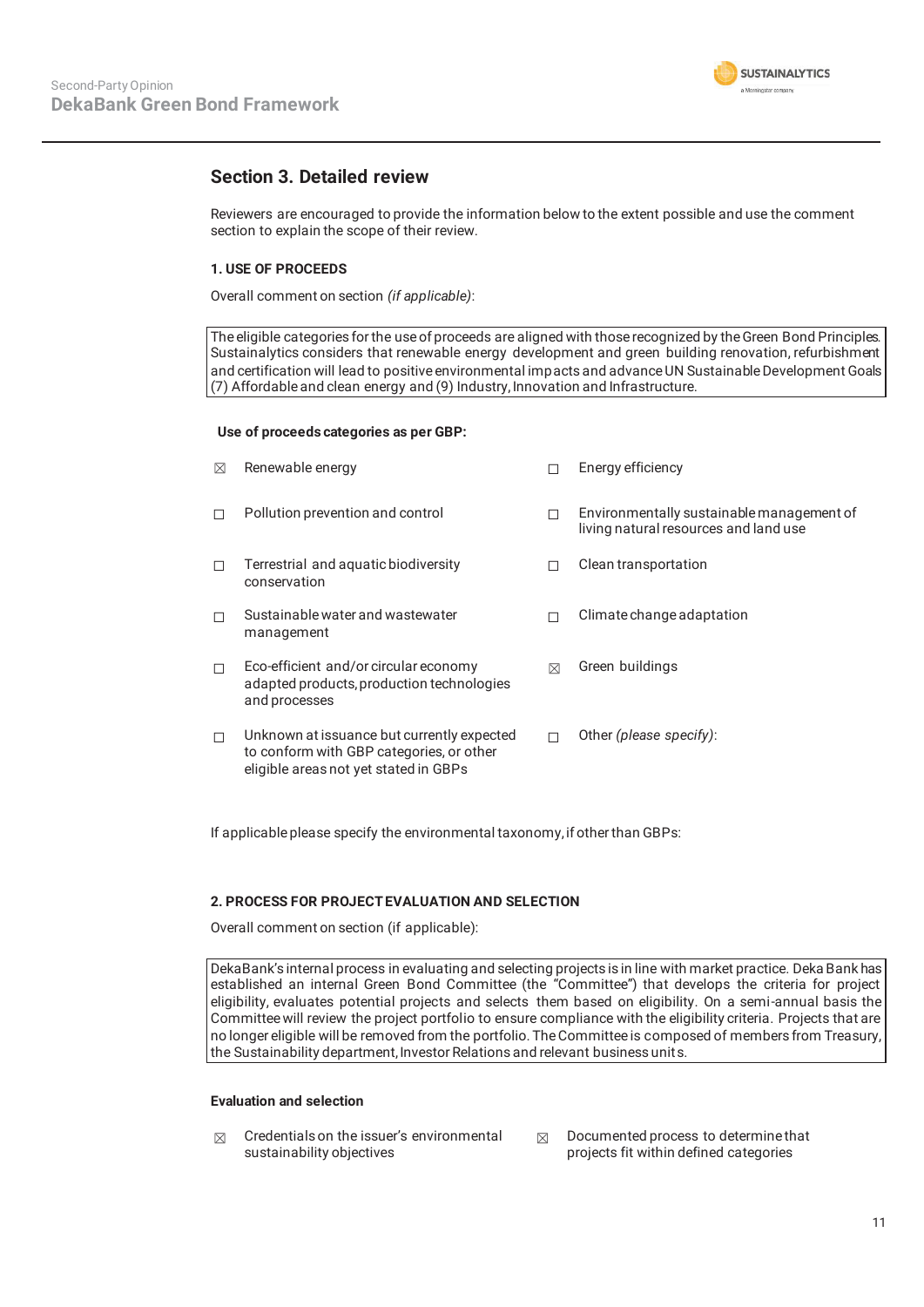

| ⊠ | Defined and transparent criteria for projects<br>eligible for Green Bond proceeds | Documented process to identify and<br>manage potential ESG risks associated<br>with the project |
|---|-----------------------------------------------------------------------------------|-------------------------------------------------------------------------------------------------|
| ⊠ | Summary criteria for project evaluation and<br>selection publicly available       | Other (please specify):                                                                         |
|   | Information on Responsibilities and Accountability                                |                                                                                                 |
| ⊠ | Evaluation / Selection criteria subject to<br>external advice or verification     | In-house assessment                                                                             |

☐ Other (please specify):

#### **3. MANAGEMENT OF PROCEEDS**

Overall comment on section *(if applicable)*:

DekaBank's processes for management of proceeds is in line with market practice. Deka Bank's Treasury department will manage proceeds on a portfolio basis. Flow of funds will be tracked wit h an internal loan number. The bank intends to allocate all proceeds within one year of issuance. Any unallocated funds will be held until allocation in line with DekaBank's general policies and procedures.

#### **Tracking of proceeds:**

- $\boxtimes$  Green Bond proceeds segregated or tracked by the issuer in an appropriate manner
- $\boxtimes$  Disclosure of intended types of temporary investment instruments for unallocated proceeds
- ☐ Other *(please specify)*:

#### **Additional disclosure:**

| Allocations to future investments only | ⊠ | Allocations to both existing and future<br>investments |
|----------------------------------------|---|--------------------------------------------------------|
| Allocation to individual disbursements | ⊠ | Allocation to a portfolio of<br>disbursements          |
| Disclosure of portfolio balance of     |   | Other (please specify):                                |

#### **4. REPORTING**

Overall comment on section (if applicable):

unallocated proceeds

DekaBank intends to annually report allocation of proceeds on a portfolio basis, on their website. This will include a portfolio of eligible projects, the amounts allocated and the remaining balance of unallocated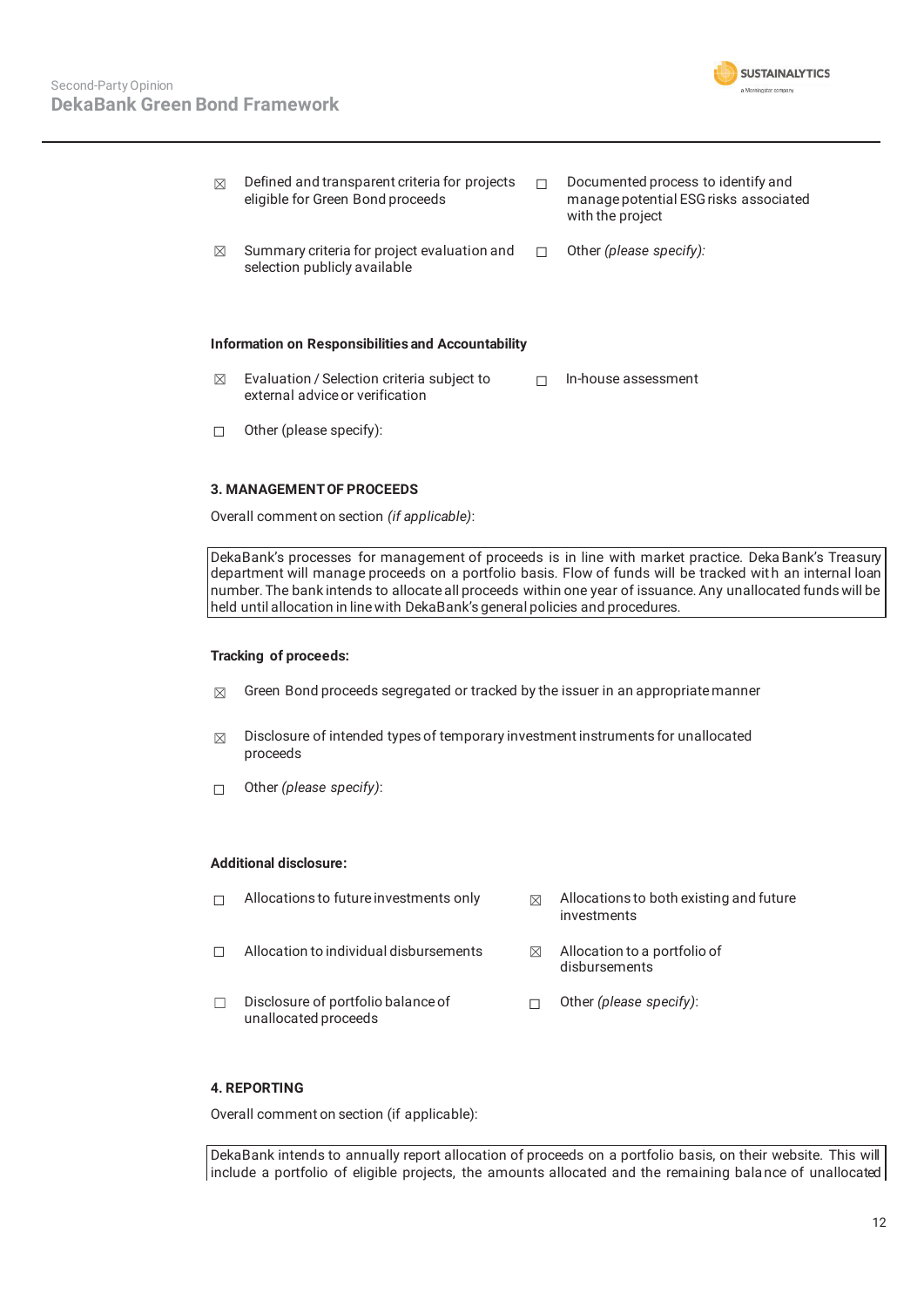

proceeds. In addition, the bank is committed to reporting on relevant sustainability metrics for Impact Reporting. Sustainalytics views DekaBank's allocation and impact reporting as aligned with market practice. **Use of proceeds reporting:**  □ Project-by-project <br>□ Project-by-project setto and project portfolio basis ☐ Linkage to individual bond(s) ☐ Other *(please specify):*  **Information reported:**  ܈ Allocated amounts ☐ Green Bond financed share of total investment ☐ Other *(please specify):*  **Frequency:**  ܈ Annual ☐ Semi-annual ☐ Other (please specify): **Impact reporting:**  □ Project-by-project <br>
□ Project-by-project ☐ Linkage to individual bond(s) ☐ Other (please specify): **Frequency:**   $\boxtimes$  Annual  $\Box$  Semi-annual ☐ Other (please specify): **Information reported (expected or ex-post):**   $\boxtimes$  GHG Emissions / Savings  $\boxtimes$  Energy Savings ☐ Decrease in water use ܈ Other ESG indicators (please specify): Renewable energy capacity financed and total renewable energy output **Means of Disclosure**   $\Box$  Information published in financial report  $\Box$  Information published in sustainability report ☐ Information published in ad hoc documents  $\boxtimes$  Other (please specify): Issuers webpage: https://www.deka-gruppe.de/dekagroup/investor-relations-en/ownissues/green-bond-en

 $\Box$  Reporting reviewed (if yes, please specify which parts of the reporting are subject to external review):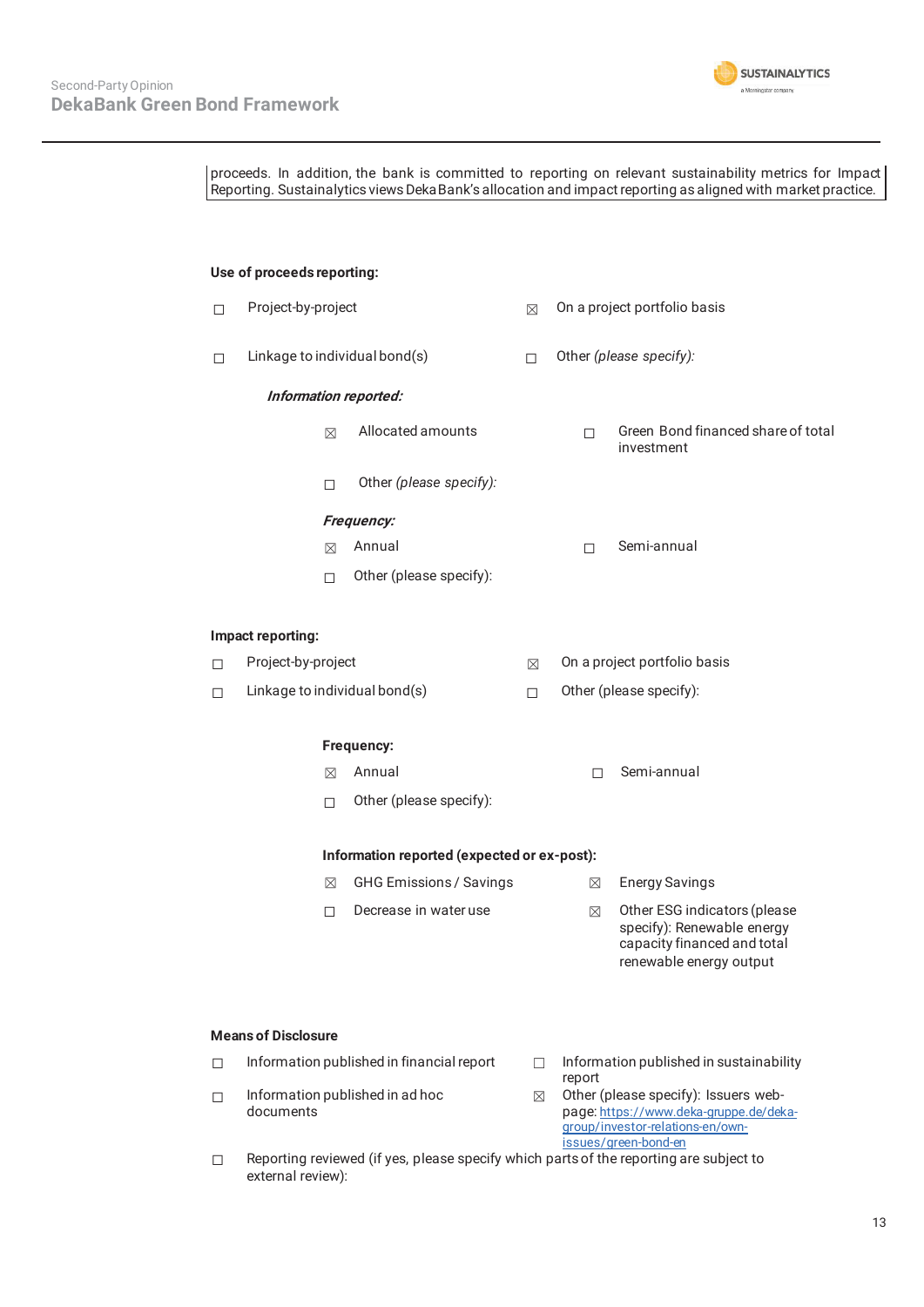

Where appropriate, please specify name and date of publication in the useful links section.

**USEFUL LINKS** (e.g. to review provider methodology or credentials, to issuer's documentation, etc.)

https://www.deka.de/site/dekade\_dekagruppe\_site/get/params\_E1205546506/10589623/Sustainability\_Report\_2019\_Deka\_Group.pdf https://www.deka.de/deka-group/investor-relations-en/own-issues

#### **SPECIFY OTHER EXTERNAL REVIEWS AVAILABLE, IF APPROPRIATE**

#### **Type(s) of Review provided:**

- □ Consultancy (incl. 2<sup>nd</sup> opinion) □ □ Certification
- ☐ Verification / Audit ☐ Rating
- ☐ Other *(please specify):*

**Review provider(s): Date of publication:** 

#### **ABOUT ROLE(S) OF INDEPENDENT REVIEW PROVIDERS AS DEFINED BY THE GBP**

- i. Second Party Opinion: An institution with environmental expertise, that is independent from the issuer may issue a Second Party Opinion. The institution should be independent from the issuer's adviser for its Green Bond framework, or appropriate procedures, such as information barriers, will have been implemented within the institution to ensure the independence of the Second Party Opinion. It normally entails an assessment of the alignment with the Green Bond Principles. In particular, it can include an assessment of the issuer's overarching objectives, strategy, policy and/or processes relating to environmen tal sustainability, and an evaluation of the environmental features of the type of projects intended for the Use of Proceeds.
- ii. Verification: An issuer can obtain independent verification against a designated set of criteria, typically pertaining to business processes and/or environmental criteria. Verification may focus on alignment with internal or external standards or claims made by the issuer. Also, evaluation of the environmentally sustainable features of underlying assets may be termed verification an d may reference external criteria. Assurance or attestation regarding an issuer's internal tracking method for use of proceeds, allocation of funds from Green Bond proceeds, statement of environmental impact or alignment of reporting with the GBP, may also be termed verification.
- iii. Certification: An issuer can have its Green Bond or associated Green Bond framework or Use of Proceeds certified against a recognized external green standard or label. A standard or label defines specific criteria, and alignment with such criteria is normally tested by qualified, accredited third parties, which may verify consistency with the certification criteria.
- iv. Green Bond Scoring/Rating: An issuer can have its Green Bond, associated Green Bond framework or a key feature such as Use of Proceeds evaluated or assessed by qualified third parties, such as specialized research providers or rating agencies, according to an established scoring/rating methodology. The output may include a focus on environmental performance data, the process relative to the GBP, or another benchmark, such as a 2-degree climate change scenario. Such scoring/rating is distinct from credit ratings, which may nonetheless reflect material environmental risks.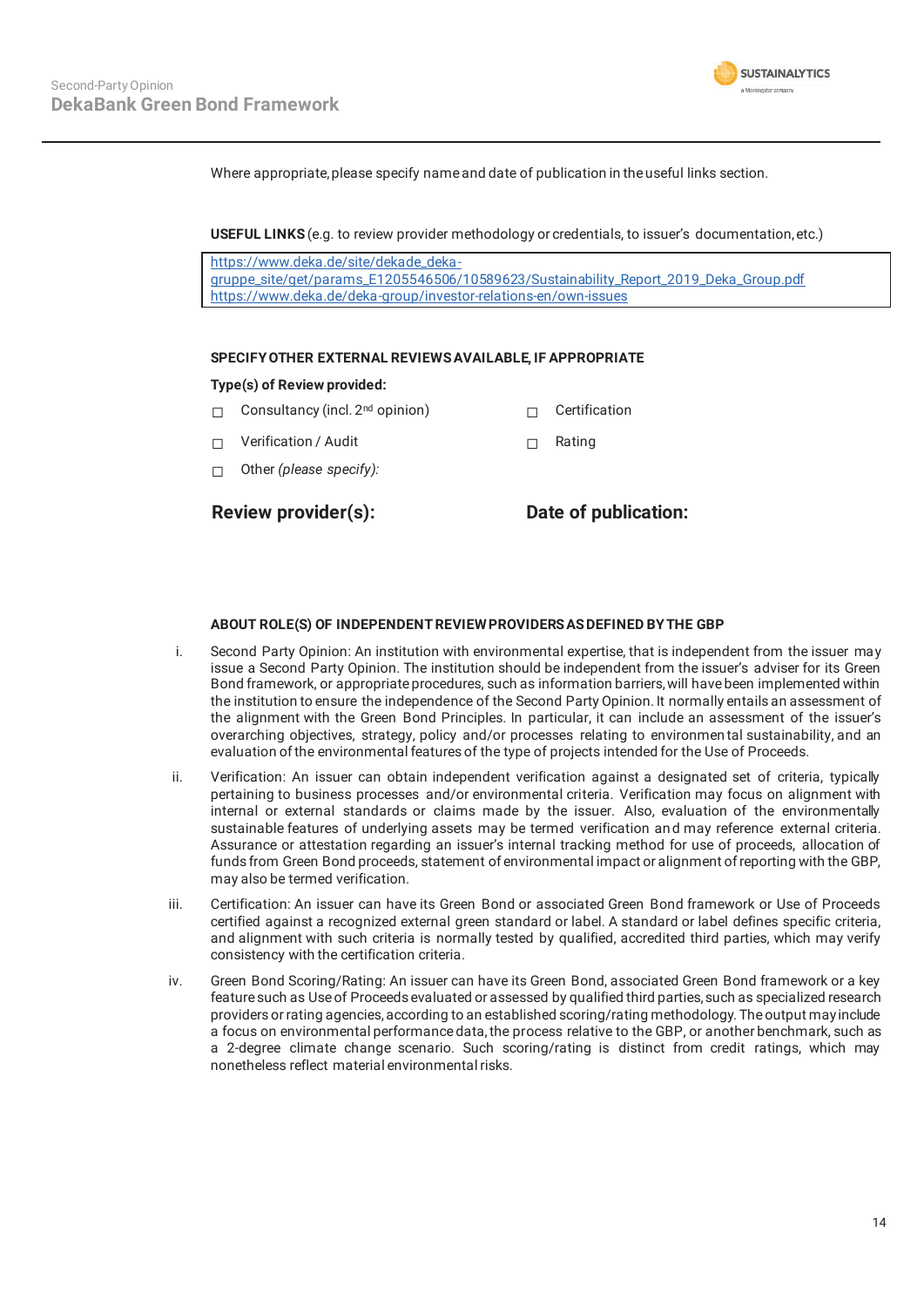# **Disclaimer**

#### **Copyright ©2020 Sustainalytics. All rights reserved.**

The information, methodologies and opinions contained or reflected herein are proprietary of Sustainalytics and/or its third party suppliers (Third Party Data), and may be made available to third parties only in the form and format disclosed by Sustainalytics, or provided that appropriate citation and acknowledgement is ensured. They are provided for informational purposes only and (1) do not constitute an endorsement of any product or project; (2) do not constitute investment advice, financial advice or a prospectus; (3) cannot be interpreted as an offer or indication to buy or sell securities, to select a project or make any kind of business transactions; (4) do not represent an assessment of the issuer's economic performance, financial o bligations nor of its creditworthiness; and/or (5) have not and cannot be incorporated into any offering disclosure.

These are based on information made available by the issuer and therefore are not warranted as to their merchantability, completeness, accuracy, up-to-dateness or fitness for a particular purpose. The information and data are provided "as is" and reflect Sustainalytics` opinion at the date of their elaboration and publication. Sustainalytics accepts no liability for damage arising from the use of the information, data or opinions contained herein, in any manner whatsoever, except where explicitly required by law. Any reference to third party names or Third Party Data is for appropriate acknowledgement of their ownership and does not constitute a sponsorship or endorsement by such owner. A list of our third-party data providers and their respective terms of use is available on our website. For more information, visit http://www.sustainalytics.com/legal-disclaimers.

The issuer is fully responsible for certifying and ensuring the compliance with its commitments, for their implementation and monitoring.